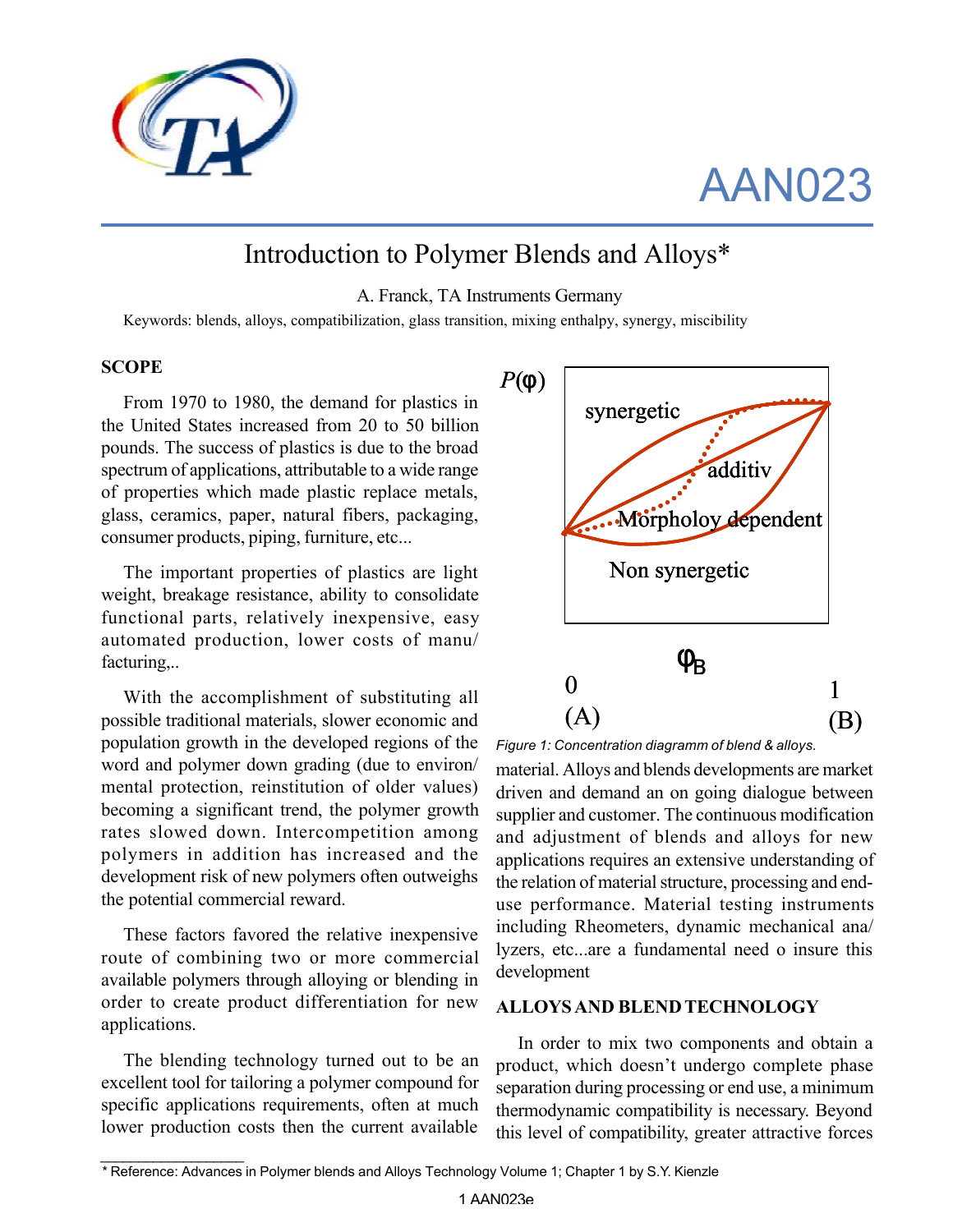between the constituents serve to enhance the properties of the final product.

In general for two component mixture, any property can be described by the following equation:

$$
P = P_1 C_1 + P_2 C_2 + IP_1 P_2
$$

 $P_i$  is the property value,  $c_i$  the concentration and I the interaction coefficient. For I>0, the resultant polymer has better properties then the arithmetic average of the property.

For I=0, the properties are additive

For  $I \leq \equiv$ , the resultant polymer has properties, worse than the arithmetic average of the components.

Alloys are synergistic polymer combinations (I>0), if the components are thermodynamically compatible, or strong intermolecular forces make the mixture behave as a single phase material with one single transition (TG). f.ex: PS modified PEO (Noryl) or PS modified PPE (Prevex). For these blends, PS reduces the melt viscosity sufficiently to allow easy processing and largely retaining strength(modulus), impact resistance, hydrolytic stability of the PEO or PPE.

Blends show less intense thermodynamic compatibility and therefore exhibit discrete polymer phases with multiple glass transitions. In general, the properties of blends reflect the weighted arithmetic average of the properties of the consti/ tuents (I=0). f.ex: PC/ABS blends. Specific gravity, coefficient of thermal expansion, flexural modulus, etc... are arithmetic averages.

# **BLEND/ALLOY PREPARATION**

There are different ways to mix polymers, melt blending, solution blending, latex or dispersion blending.

The melt blending using an extruder is predominately used method to prepare blends. Compatibilizing agents may be incorporated in the same time in order to enhance the synergism (compounds with functional groups that mate with the dissimilar polymers) to prevent phase separation and to enhance the physical and mechanical properties; for example: block co-polymers.

# **SELECTING POLYMER COMBINATIONS**

Polymer components, which make the blend, are generally selected to complement each other in one or more of the following properties, costs, processability, mechanical properties, warpage, chemical resistance, thermal performance

*Blends are typically viewed as cost savings:* the more expensive polymer is combined with the less expensive product to provide adequate performance at a significant reduced price (ABS/ PC, ABS/Polysulfone, PES/PEEK). In addition, the development of a synergistic property profile (I>0) is the goal.

Very often crystalline and amorphous polymers are blended to achieve a specific property range. Crystalline polymers have excellent chemical resistance, good mechanical properties (especially with reinforcements), low viscosity whereas amorphous polymers provide good dimensional stability (no warpage) and excellent impact strength.

| properties | Crystallinepolymers<br>• chemical resistance<br>• sharp melting point<br>• low viscosity melt<br>• good flexural and heat<br>distorsion properties with<br>reinforcements | Amorphous polymers<br>• dimensional stability and<br>warpage resistance<br>• clarity<br>• good impact strength<br>• No property changes at high temperatures<br>• melting range |
|------------|---------------------------------------------------------------------------------------------------------------------------------------------------------------------------|---------------------------------------------------------------------------------------------------------------------------------------------------------------------------------|
| polymers   | PP<br><b>Nylon</b><br><b>PBT</b>                                                                                                                                          | <b>ABS</b><br>PC<br>poly sulfone<br>poly acrylate                                                                                                                               |

*Tabel 1: Crystalline and amorphous properties and polymers*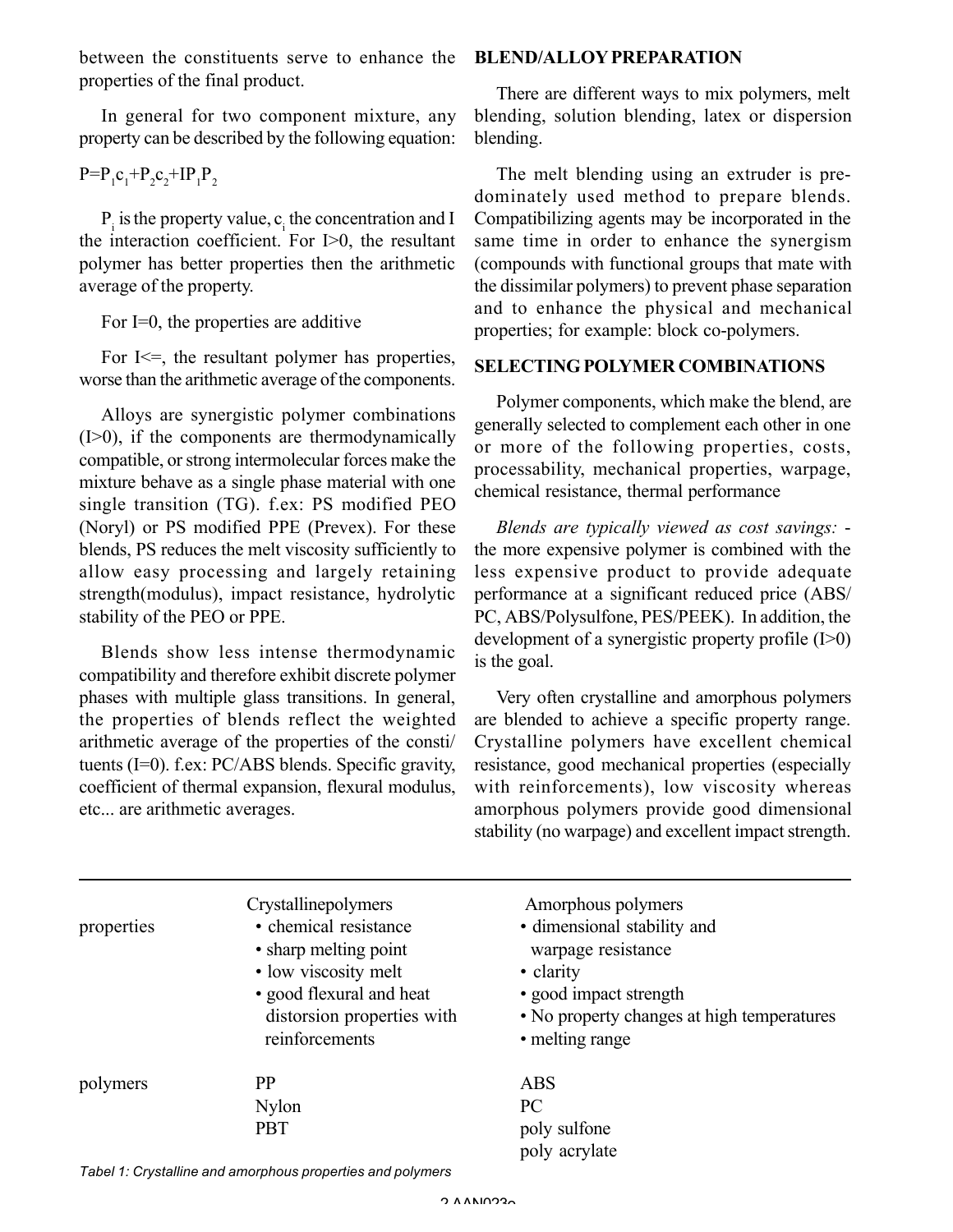### **Typical blends/alloys**

| Amoco        | PSO/ABS; PSO/Polyester                 |
|--------------|----------------------------------------|
|              | Borg Warner PPE/PS; ABS/PC; ABS/Nylpn; |
| Celanese,    | PBT/PET; Nylon/Elastomers; PBT/        |
| Hoechst      | Elastomers                             |
| <b>DOW</b>   | PC/ABS                                 |
| Dupont       | Nylon/Elastomer; PET/Elastomer;        |
|              | PBT/PET                                |
| <b>GE</b>    | PPO/PS; PC/ABS; PPO/Nylon;             |
|              | PBT/PET; PC/Polyester                  |
| <b>ICI</b>   | <b>PEEK/PES</b>                        |
| <b>BAYER</b> | ABS/Nylo                               |
|              |                                        |

#### *Tabel 2: Typical blends/Alloys*

The combination typically results in a product of good dimensional stability, easy processing, chemical resistance and mechanical properties tailored to the specific need. f.ex: Nylon/PPO, PBT/ polyacrylate, PBT/PC. Typical applicationsare automotive body panels.

The combination of elastomers with a polymer represents another important group of alloys/blends. The application is for impact resistance performance parts. The polymer gives the necessary stiffness, thermal resistance and strength. The rubber provides the impact modification. f.ex: PP/EPDM. An important application is in car bumpers.

# **PHASE BEHAVIOR\***

*\_\_\_\_\_\_\_\_\_\_\_\_\_\_\_\_\_\_\_\_\_\_*

A prime consideration in any polymer mixture is the degree of homogeneity of the blend. Immiscible blends form multiple phases for all ratios of composition, the composition of each phase being essentially those of the individual component. Miscible materials mix completely at all blend ratios forming a single phase. Partially miscible systems are very frequent. These blends are miscible at a selective composition and phase separation occurs at other compositions.

The thermodynamic driving force for mixing is minimization of the free energy of the system  $\Delta G_{mix} = \Delta H_{mix} - T \Delta S$ . Thus if the free energy is positive, the system will be immiscible. If the free energy of mixing is negative at any composition, some degree of dissolution will occur and the system will be at least partially miscible. For the system to be miscible, the second partial derivative on composition of the free energy must be positive. That means, that the plot of the free energy vs. composition must be negative for all compositions and concave upward at all compositions (Figure 2). Blends, which are miscible at one set of conditions, may undergo phase separation if conditions are changing. As such, variations in temperature, pressure and/or shear stress can induce phase separation.

Partially miscible systems exhibit local maxims and minims at constant temperature and pressure. The overall composition and the exact shape of the free energy diagram determines whether such a system is present as a single phase or multiple mixed phases.

The kinetics of the phase separation and the morphology of the resulting blend depends upon the stability of the homogeneous mixture at the given condition. If the mixing composition is near a local minimum in the free energy of mixing, the compo-



*Figure 2.: Free energy of mixing*

*\*M.E. Stewart, Eastman Kodak, Kingsport, Tennesee & D.R. Paul University of Texas, Austin*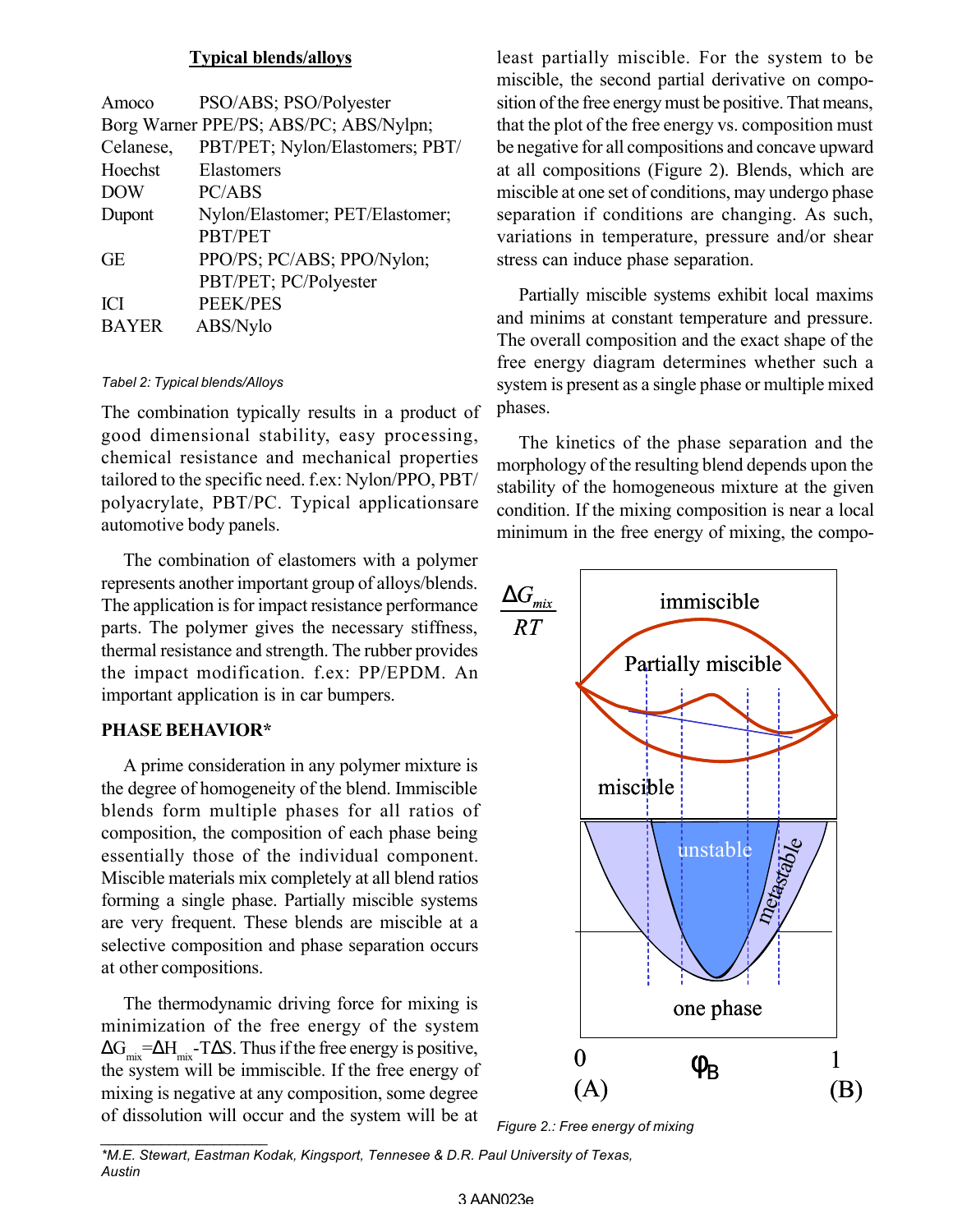sition is metastable and will separate by a nucleation and growth mechanism. When the new composition condition is near a local maximum in the free energy diagram, then the blend is unstable and will spontaneously phase separate. The equilibrium compositions of the phases at equilibrium are given by the points of tangency of the free energy diagram.

 The relative contribution of the combinatorial entropy of mixing for polymers, due to the much larger size of the molecules, is small - thus the driving force for mixing is only the enthalpy  $\Delta H_{mix}$ . As such even relatively weak repulsion forces (non-polar molecules) ( $\Delta H_{\text{mix}}$ >0) are sufficient to oppose mixing.

The glass transition of polymer blends is strongly affected by the degree of phase separation at segmental level. The determination of the glass transition temperature(s) of a blend is a straightforward method to access the degree of mixing of a blend. (Figure 3) Generally, the presence of a single, composition- dependent Tg at a temperature between the Tg's of the component polymers is accepted as evidence of miscibility. Conversely, two-phase blends exhibit two Tg's. If the polymers are completely immiscible, the Tg's of the blend will equal the Tg's of the component polymers. If there is partial miscibility, however, the exact positions of the Tg's in a two-phase blend will depend upon the relative amount of each component in each phase.

# **MORPHOLOGYAND COMPATIBILIZATION**

Miscibility refers to mixing in the amorphous phase and doesn't preclude crystallization of the blend components. In the absence of crystallinity, miscible blends consist of a single amorphous phase. Because of the lack of structure, miscible amorphous blends are transparent. Transparency therefore is often used as evidence of miscibility. However this is not a proof, as immiscible blends can also be transparent if the dispersed phase refractive index matches that of the matrix.

Immiscible and partially miscible blends are more common, than miscible blends. The properties of these blends are highly dependent upon its phase behavior and morphology. When separate phases are present and the proper morphology is obtained, it is possible to combine the desirable attributes of each polymer into a single material. Phase separated blends, thus offer the potential to retain the desirable properties of both components. However the properties related to ductility and toughness, are often less attractive in the blend than in either of the components. This is due to a large extent to the extreme dependence of these properties on the morphology. Toughness requires a homogeneously dispersed phase of spherical particles. High interfacial tension opposes particle breakdown, during melt mixing for example, and causes coalescence. Consequently, the dispersion of the components in many immiscible blends is very poor. Large interfacial energies produce sharp phase boundaries, which results in poor adhesion between phases. This reduces stress transfer between phases.

In order to overcome these problems, production of block or graft copolymers has become an important technique to increase adhesion between phases and to control (stabilize) the dispersion of the dispersed phase. The general term for this process is compatibilization and the production of copolymers



*Figure 3: Tg's of binary inniscible, partially, and miscible blendsr.*